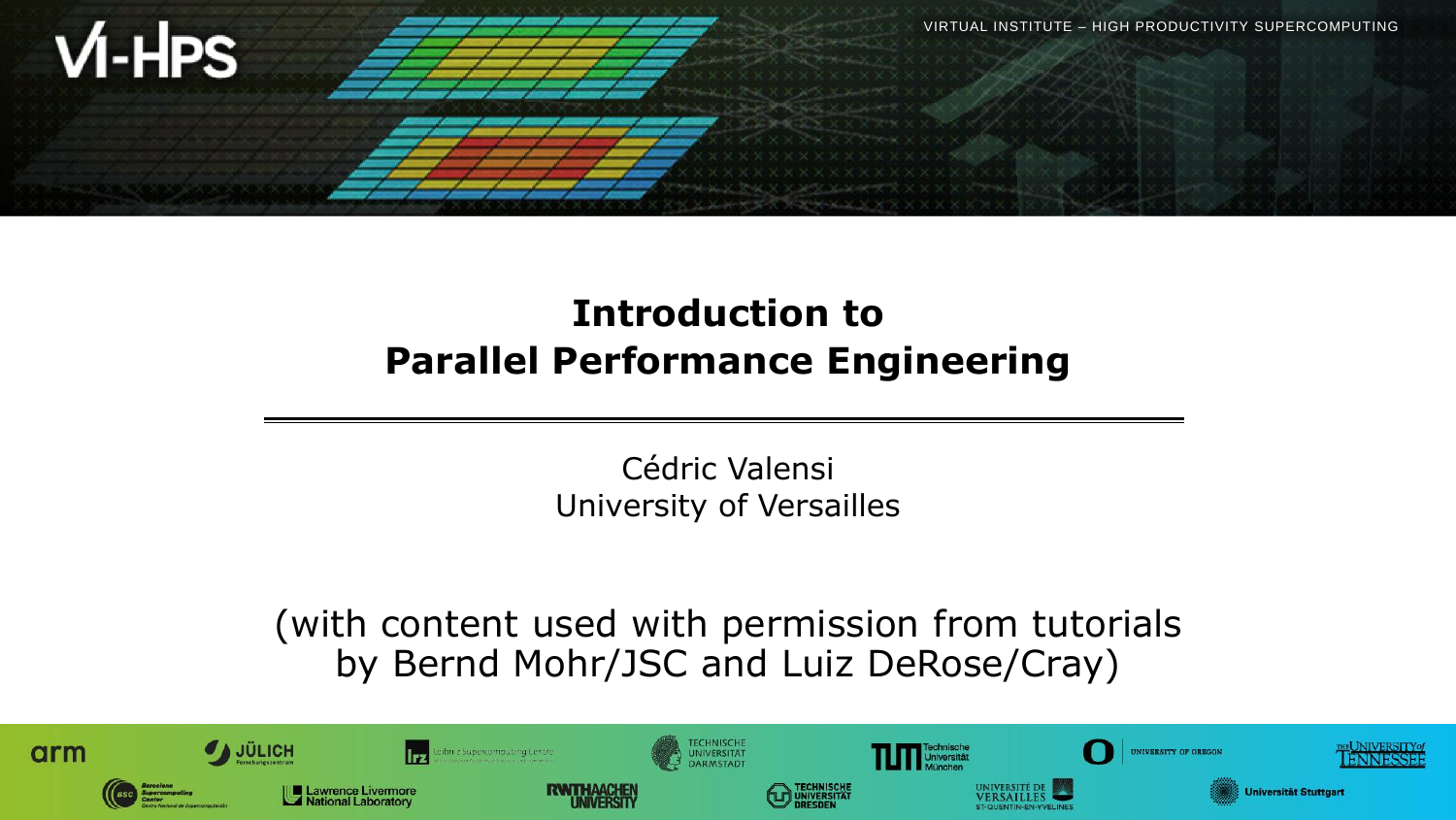$\times$   $\times$   $\times$   $\times$   $\times$  WRTUAL INSTITUTE  $\times$  HIGH PRODUCTIVITY SUPERCOMPUTING

#### **Performance: an old problem**



Difference Engine

"The most constant difficulty in contriving the engine has arisen from the desire to reduce the time in which the calculations were executed to the shortest which is possible."

> Charles Babbage 1791 – 1871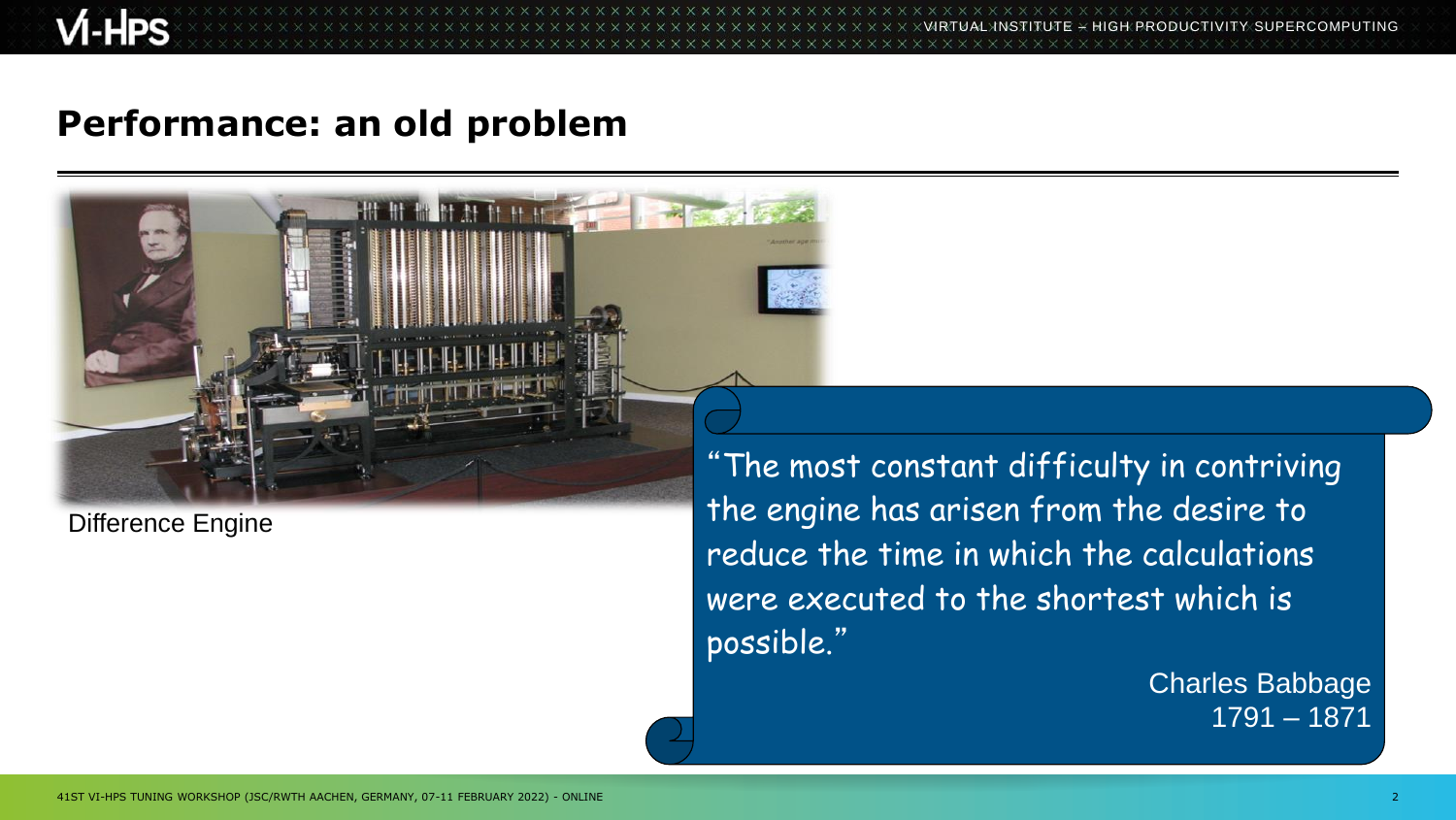$\times$   $\times$ VIRTUAL $\times$ INGE $\times$  HIGH PRODUCTIVITY SUPERCOMPUTING

### **Today: the "free lunch" is over**

**E** Moore's law is still in charge, but Moore's Law  $10<sup>6</sup>$ ▪ Clock rates no longer increase ▪ Performance gains only through increased parallelism **Transistors** ▪ Optimizations of applications more difficult Clock Speed (Mhz)  $10<sup>4</sup>$ **EXECUTE:** Increasing application complexity Power (W) ■ Multi-physics Perf/Clock tick ■ Multi-scale **EXEC** Increasing machine complexity  $10<sup>2</sup>$ **EXECUTE: Hierarchical networks / memory** ■ More CPUs / multi-core **→Every doubling of scale reveals a new bottleneck!** 1980 1990 1970 2000 2010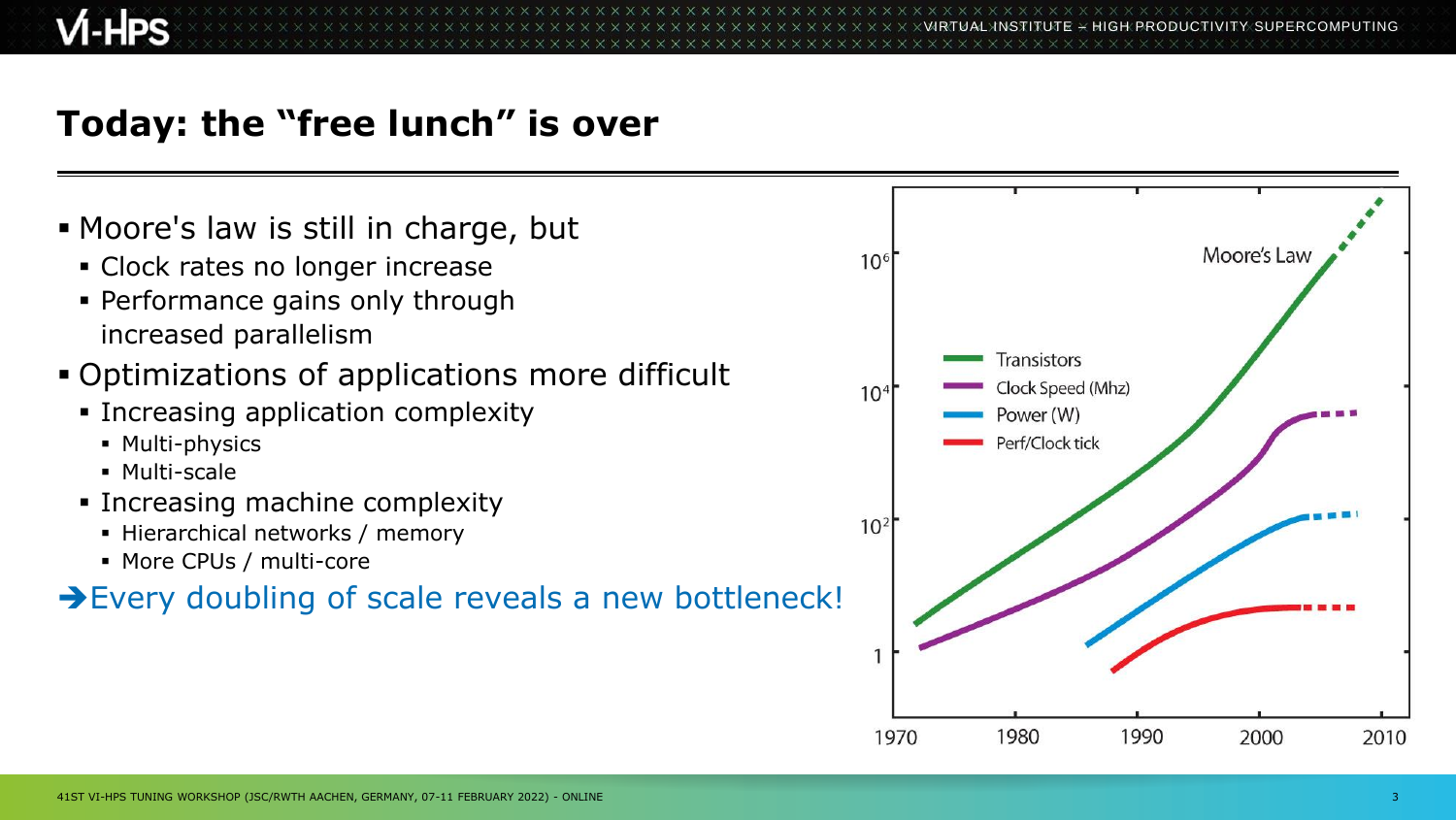## **Performance factors of parallel applications**

#### **Example 1 Sequential" performance factors**

- Computation
	- Choose right algorithm, use optimizing compiler
- Cache and memory
	- Tough! Only limited tool support, hope compiler gets it right
- Input / output
	- **Often not given enough attention**

#### ▪ "Parallel" performance factors

- Partitioning / decomposition
- Communication (i.e., message passing)
- **Multithreading**
- Synchronization / locking
	- More or less understood, good tool support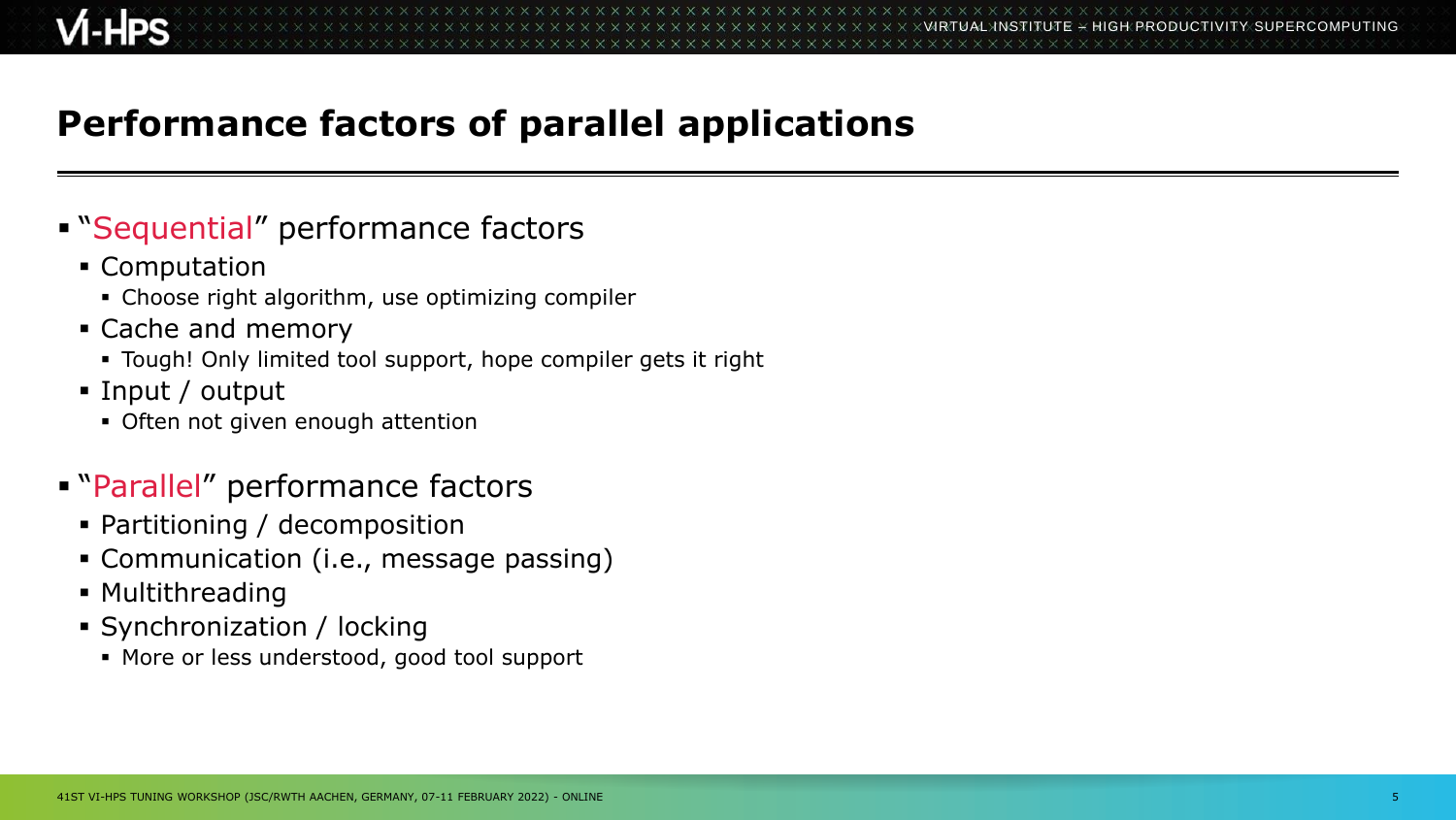# **Tuning basics**

- Successful engineering is a combination of
	- Careful setting of various tuning parameters
	- **The right algorithms and libraries**
	- Compiler flags and directives
	- $\blacksquare$
	- Thinking !!!
- **EXE** Measurement is better than guessing
	- To determine performance bottlenecks
	- **To compare alternatives**
	- To validate tuning decisions and optimizations
		- After each step!
- Modeling is extremely useful but very difficult and rarely available
	- **.** Allows to evaluate performance impact of optimization without implementing it
	- **EXA)** Simplifies search in large parameter space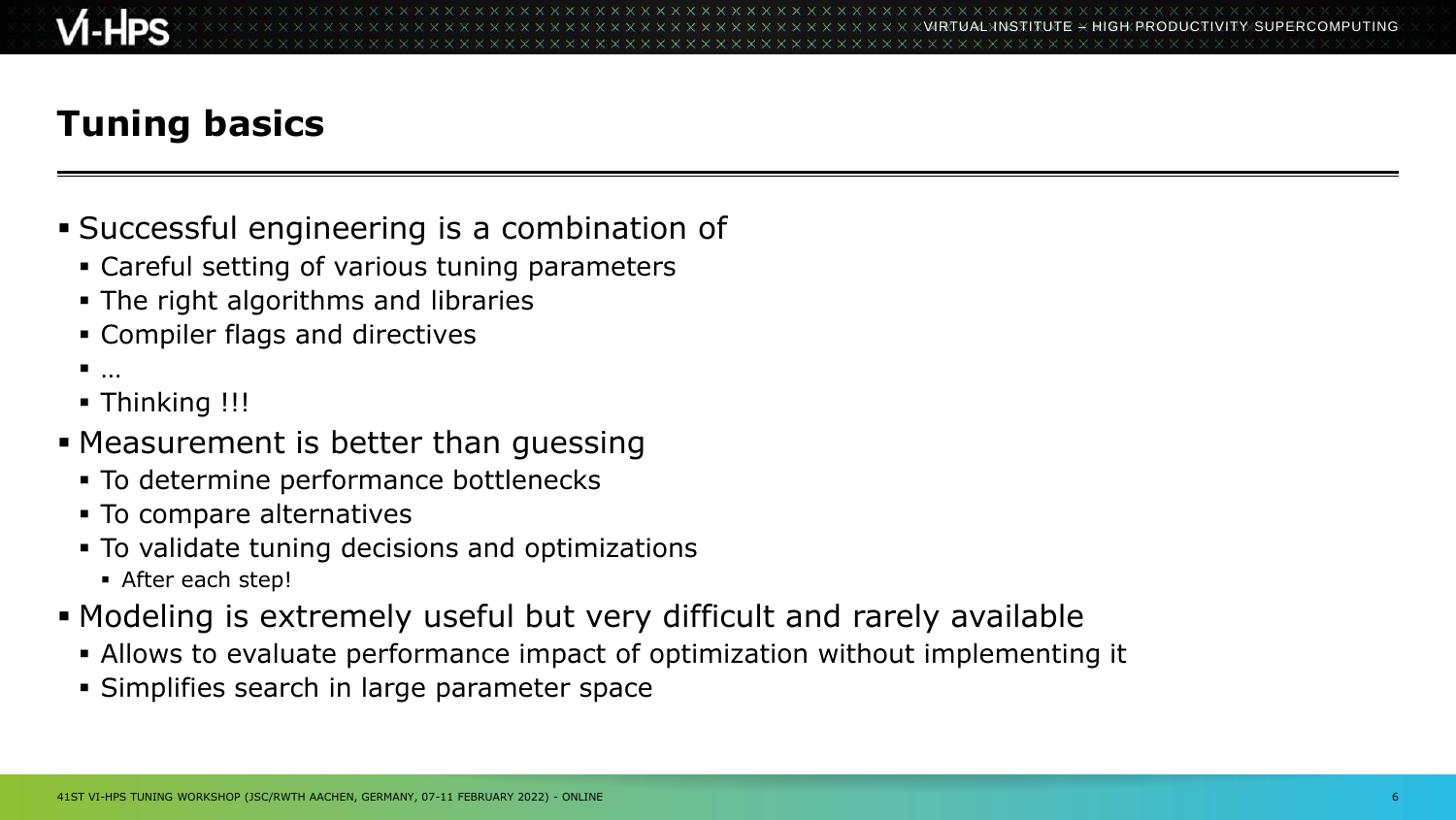**x x x x x x x x x x x x x** VIRTUAL INSTITUTE – HIGH PRODUCTIVITY SUPERCOMPUTING

#### **Performance engineering workflow**

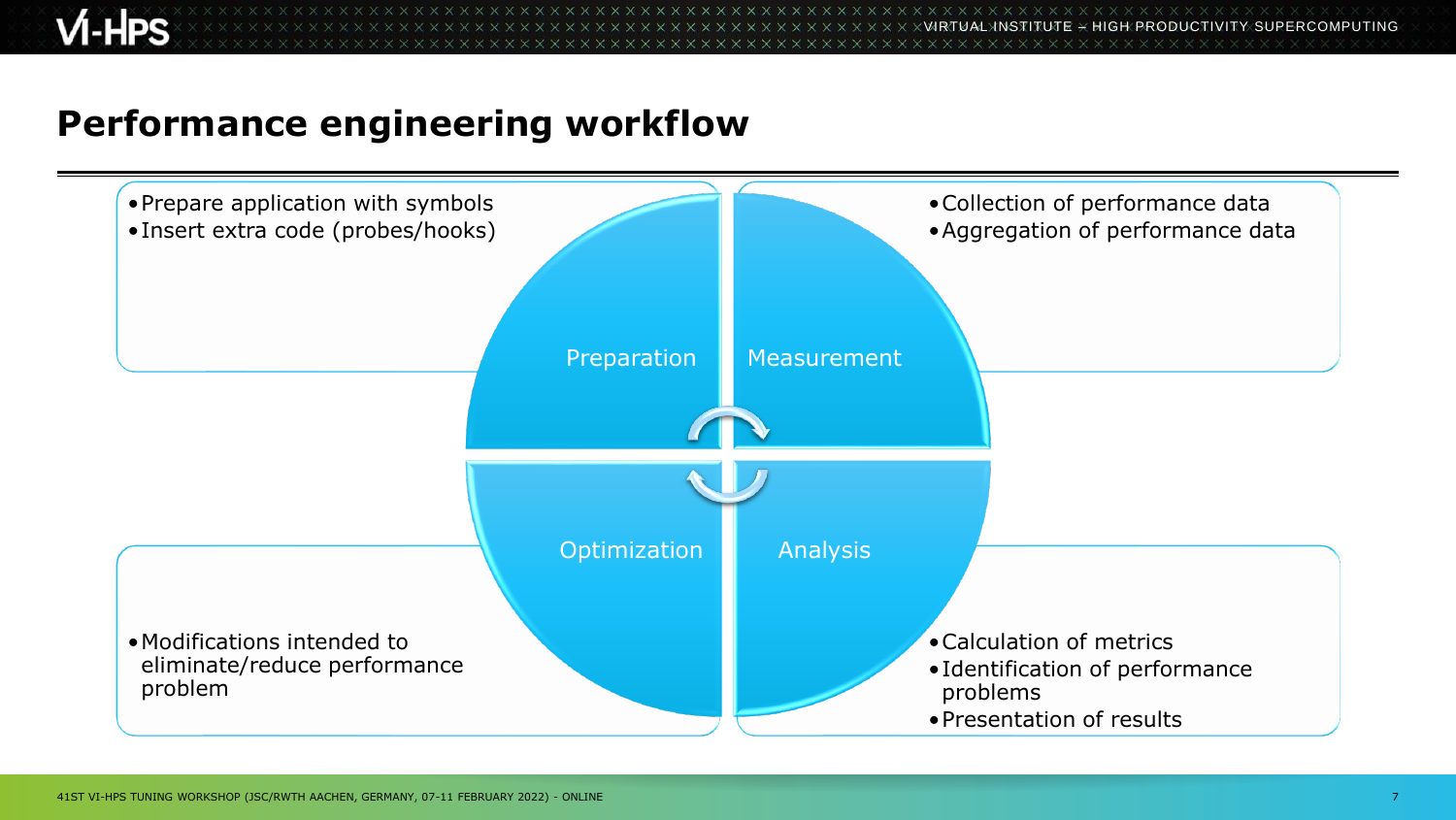# **The 80/20 rule**

- Programs typically spend 80% of their time in 20% of the code
- Programmers typically spend 20% of their effort to get 80% of the total speedup possible for the application
	- → Know when to stop!
- **.** Don't optimize what does not matter
	- $\rightarrow$  Make the common case fast!

"If you optimize everything, you will always be unhappy."

Donald E. Knuth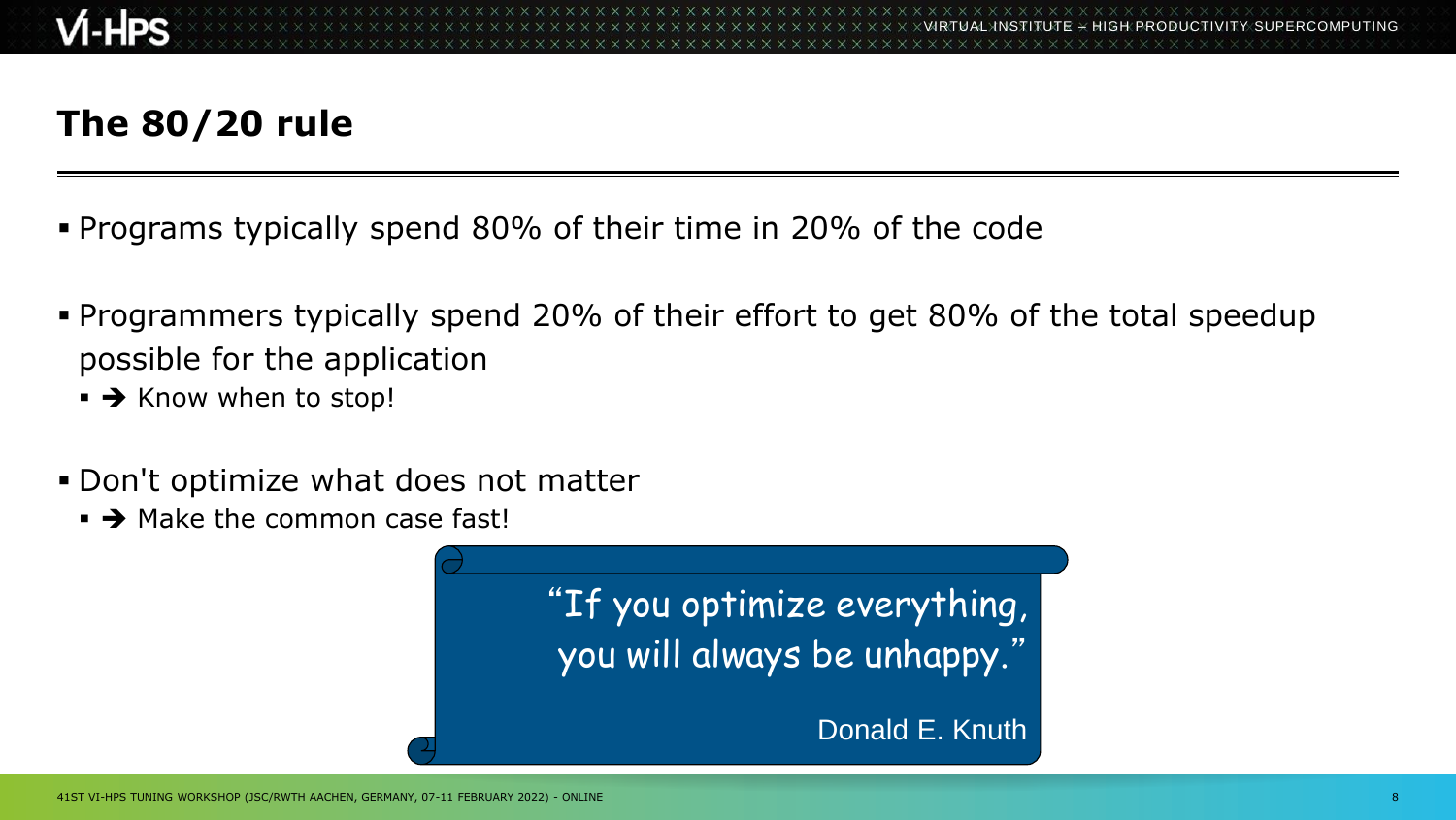### **Metrics of performance**

#### ▪ What can be measured?

- A **count** of how often an event occurs
	- E.g., the number of MPI point-to-point messages sent
- The **duration** of some interval
	- E.g., the time spent these send calls
- The **size** of some parameter
	- E.g., the number of bytes transmitted by these calls
- **Derived metrics** 
	- E.g., rates / throughput
	- Needed for normalization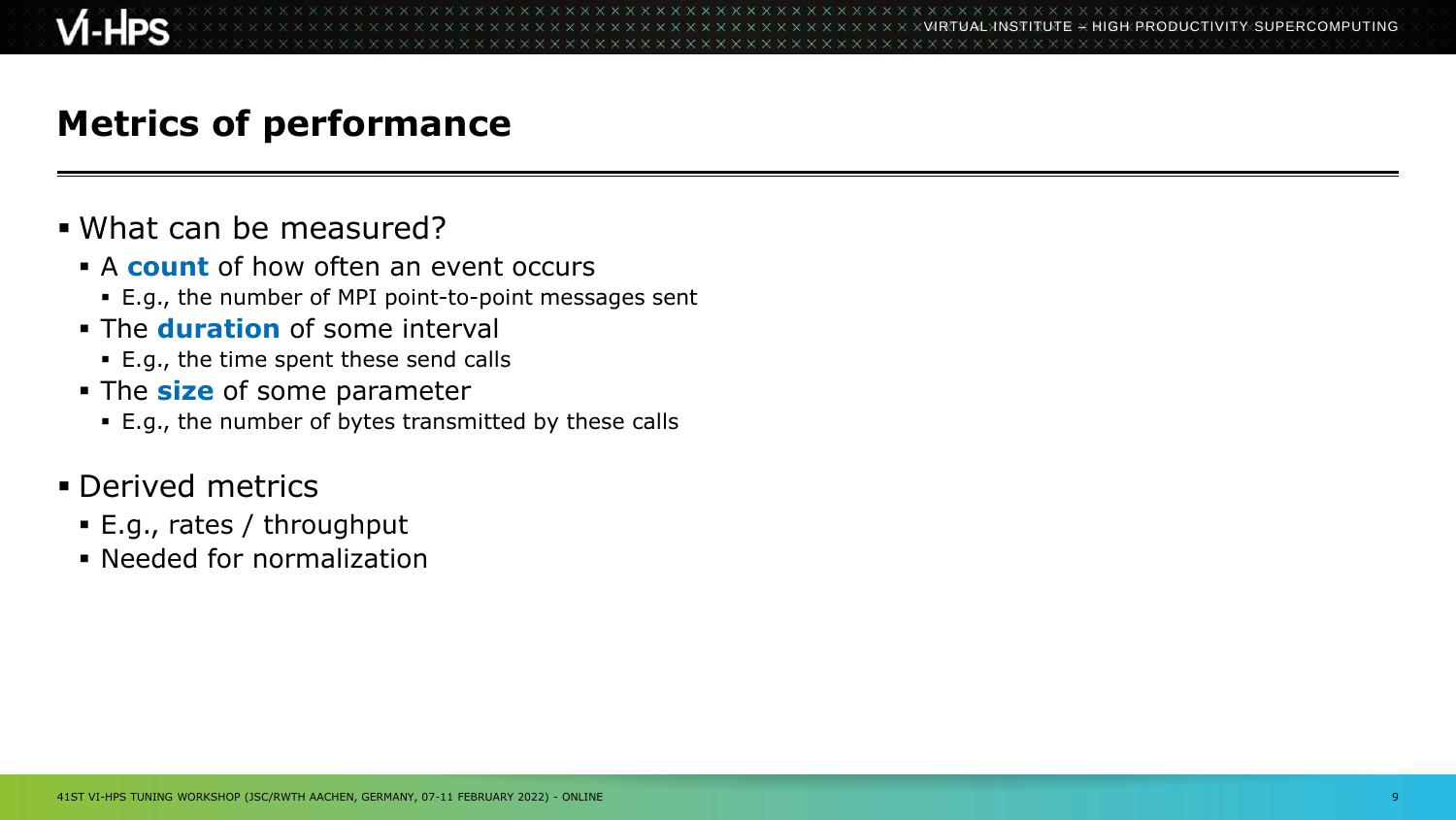

VIRTUAL INSTITUTE – HIGH PRODUCTIVITY SUPERCOMPUTING

### **Example metrics**

- **Execution time**
- **.** Number of function calls
- CPI
	- CPU cycles per instruction
- FLOPS
	- Floating-point operations executed per second

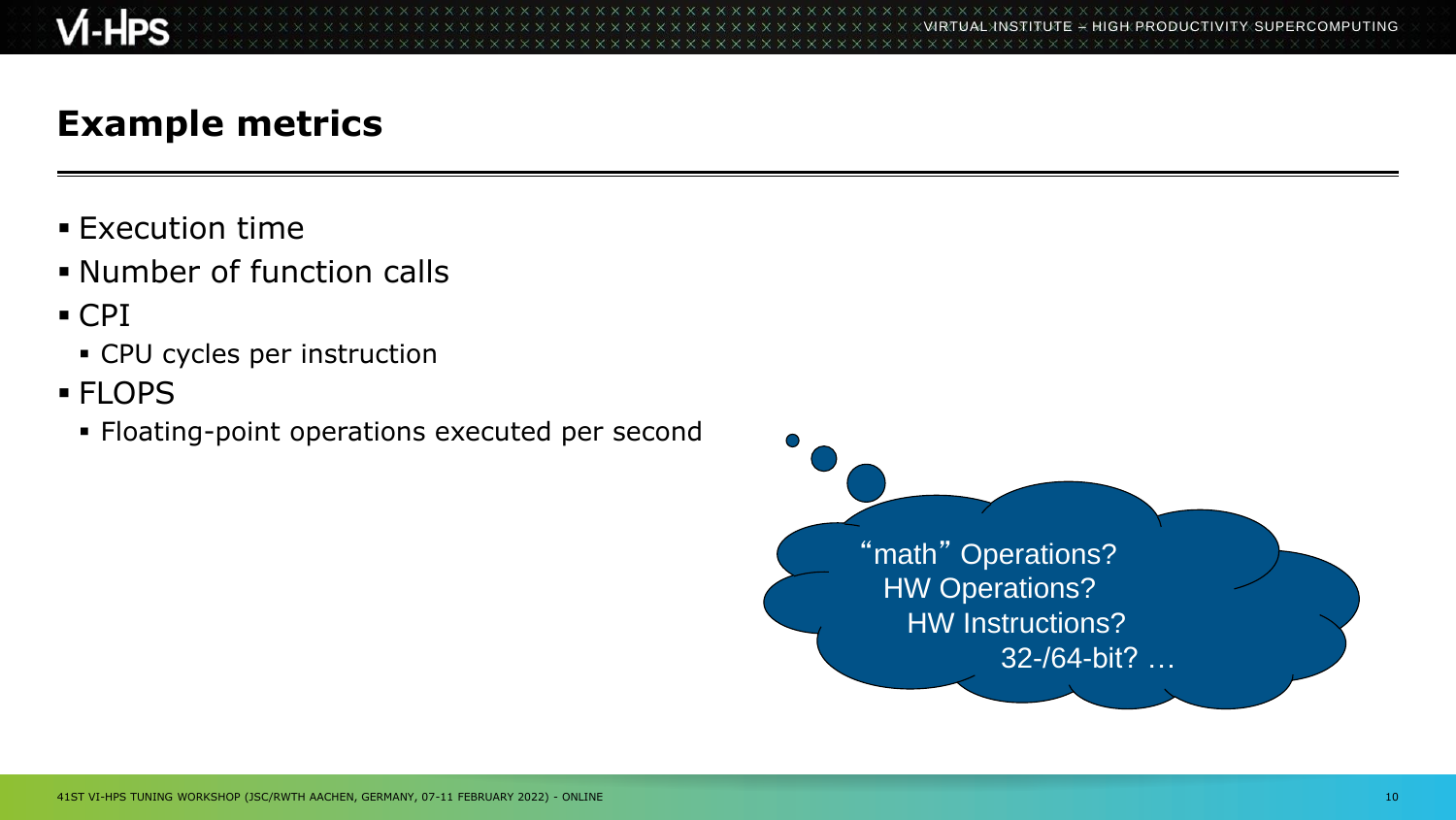## **Execution time**

- Wall-clock time
	- **.** Includes waiting time: I/O, memory, other system activities
	- **.** In time-sharing environments also the time consumed by other applications

#### ■ CPU time

- Time spent by the CPU to execute the application
- **.** Does not include time the program was context-switched out
	- Problem: Does not include inherent waiting time (e.g., I/O)
	- Problem: Portability? What is user, what is system time?
- Problem: Execution time is non-deterministic
	- Use mean or minimum of several runs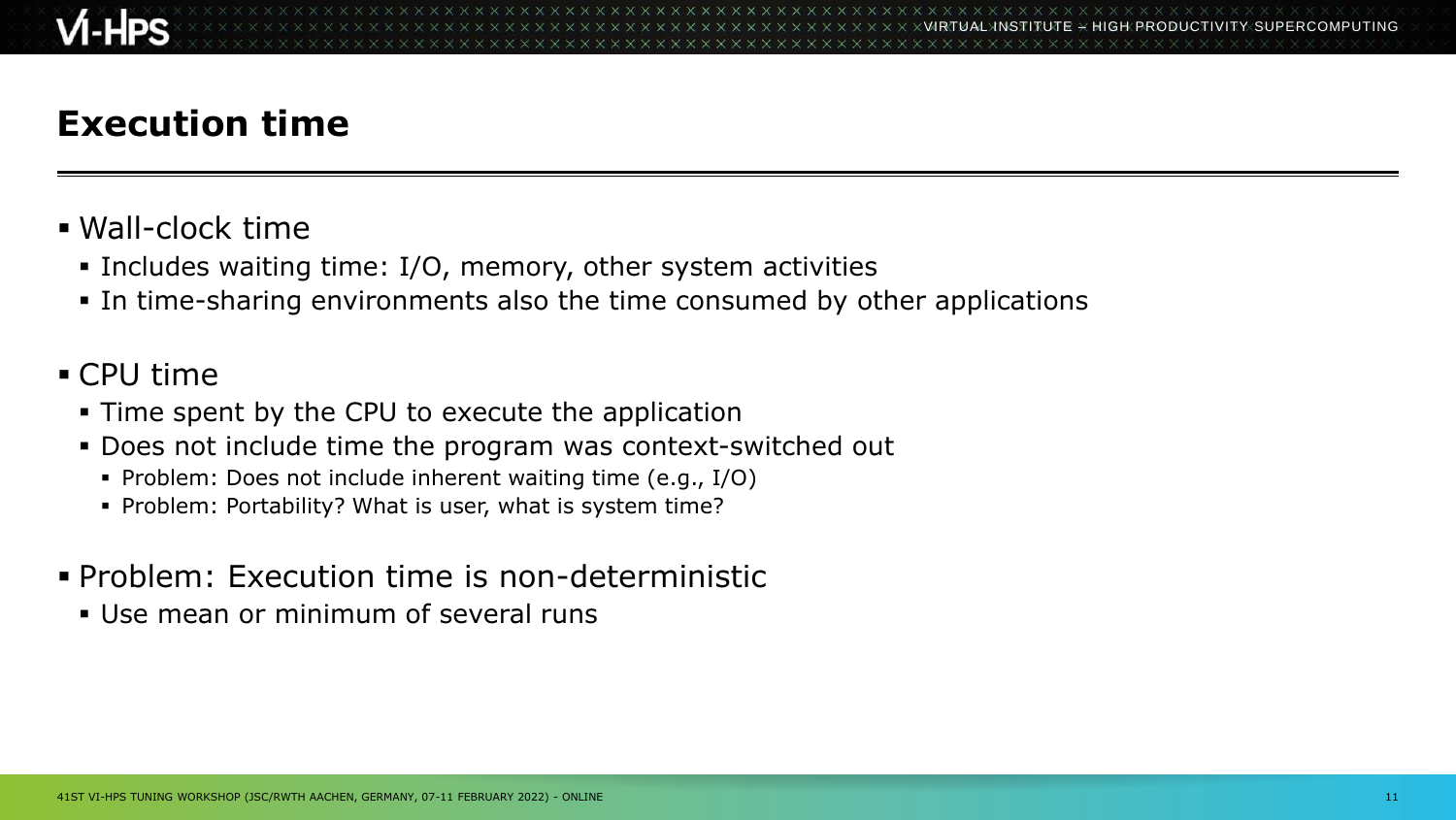### **Inclusive vs. Exclusive values**

- Inclusive
	- Information of all sub-elements aggregated into single value
- **Exclusive** 
	- **.** Information cannot be subdivided further

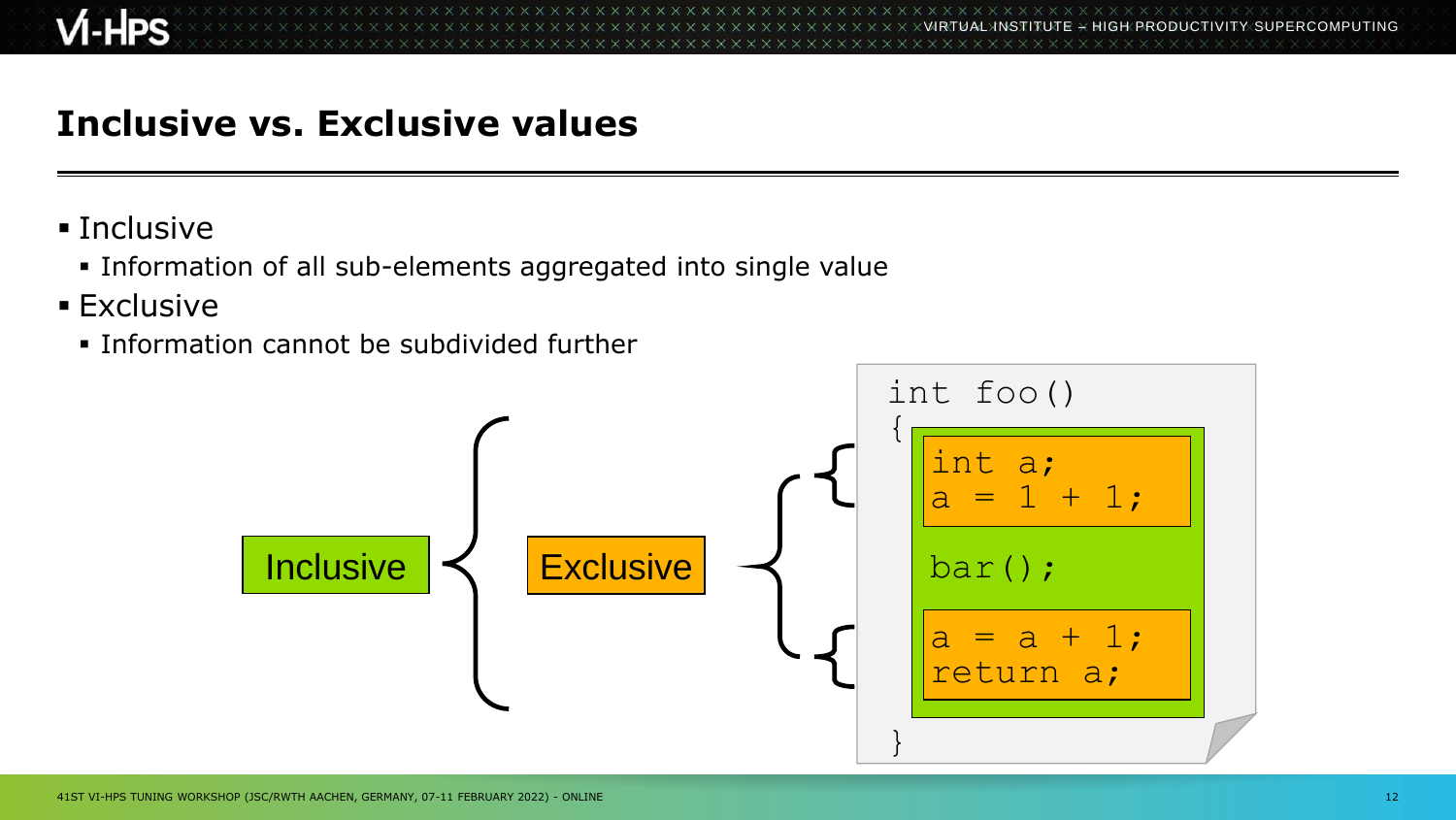## **Classification of measurement techniques**

#### ▪ **How are performance measurements triggered?**

- **Sampling**
- **Code instrumentation**
- **EXECT** How is performance data recorded?
	- Profiling / Runtime summarization
	- Tracing
- How is performance data analyzed?
	- Online
	- Post mortem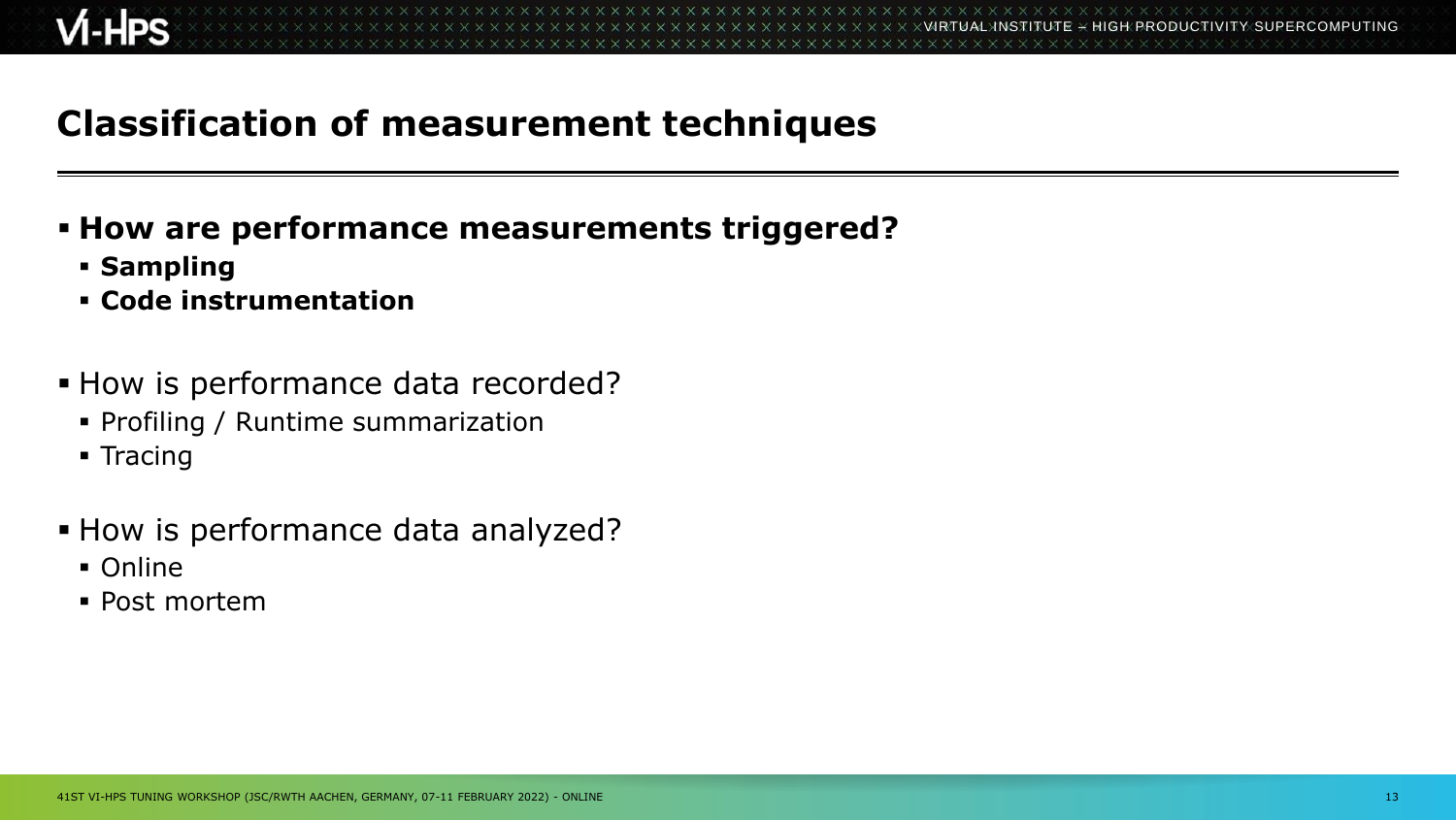$\times$   $\times$   $\times$   $\times$   $\times$  WRTUAL INSTITUTE

# **Sampling**

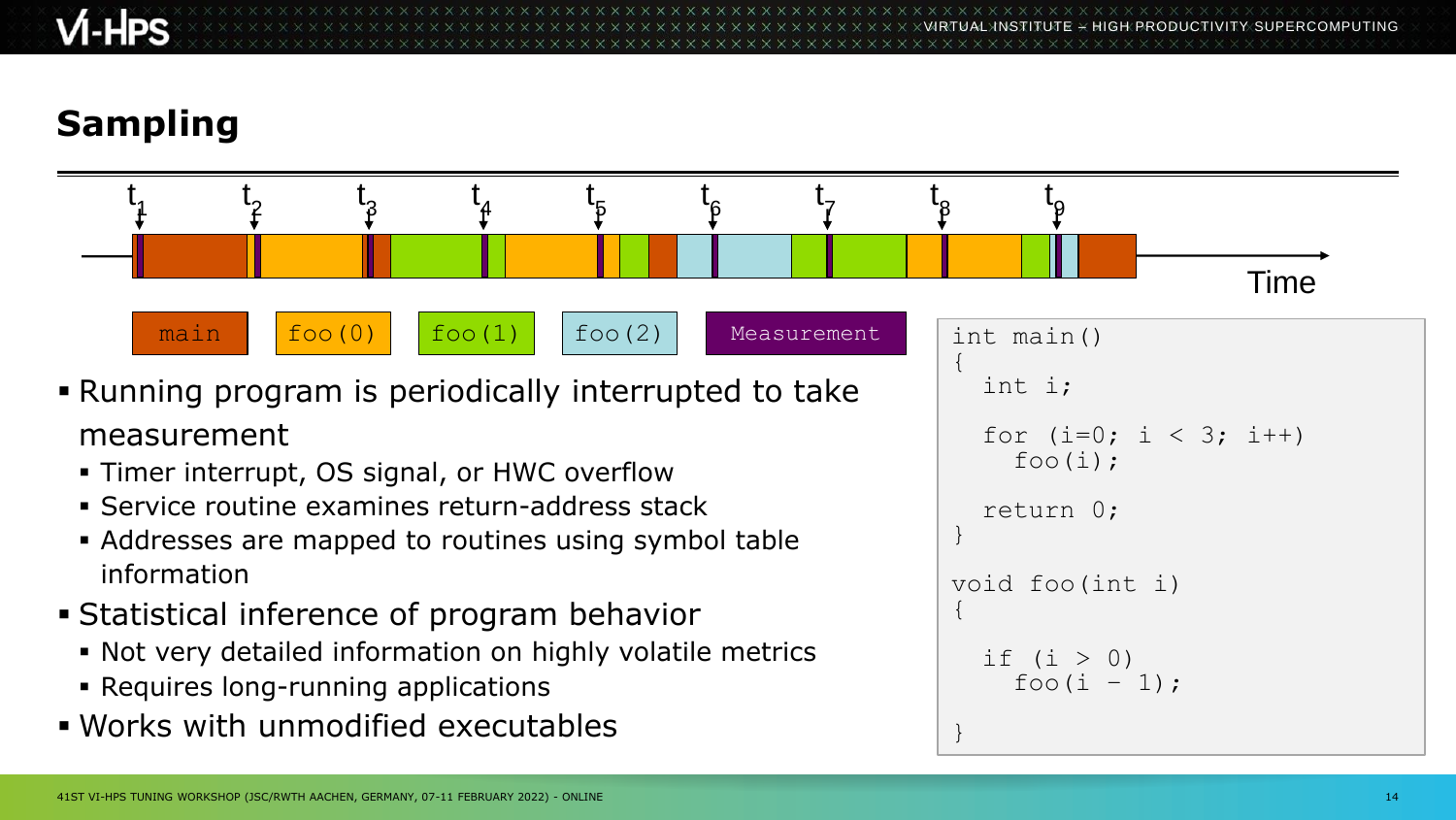VIRTUAL INSTITUTE – HIGH PRODUCTIVITY SUPERCOMPUTING

}

## **Instrumentation**



■ Large relative overheads for small functions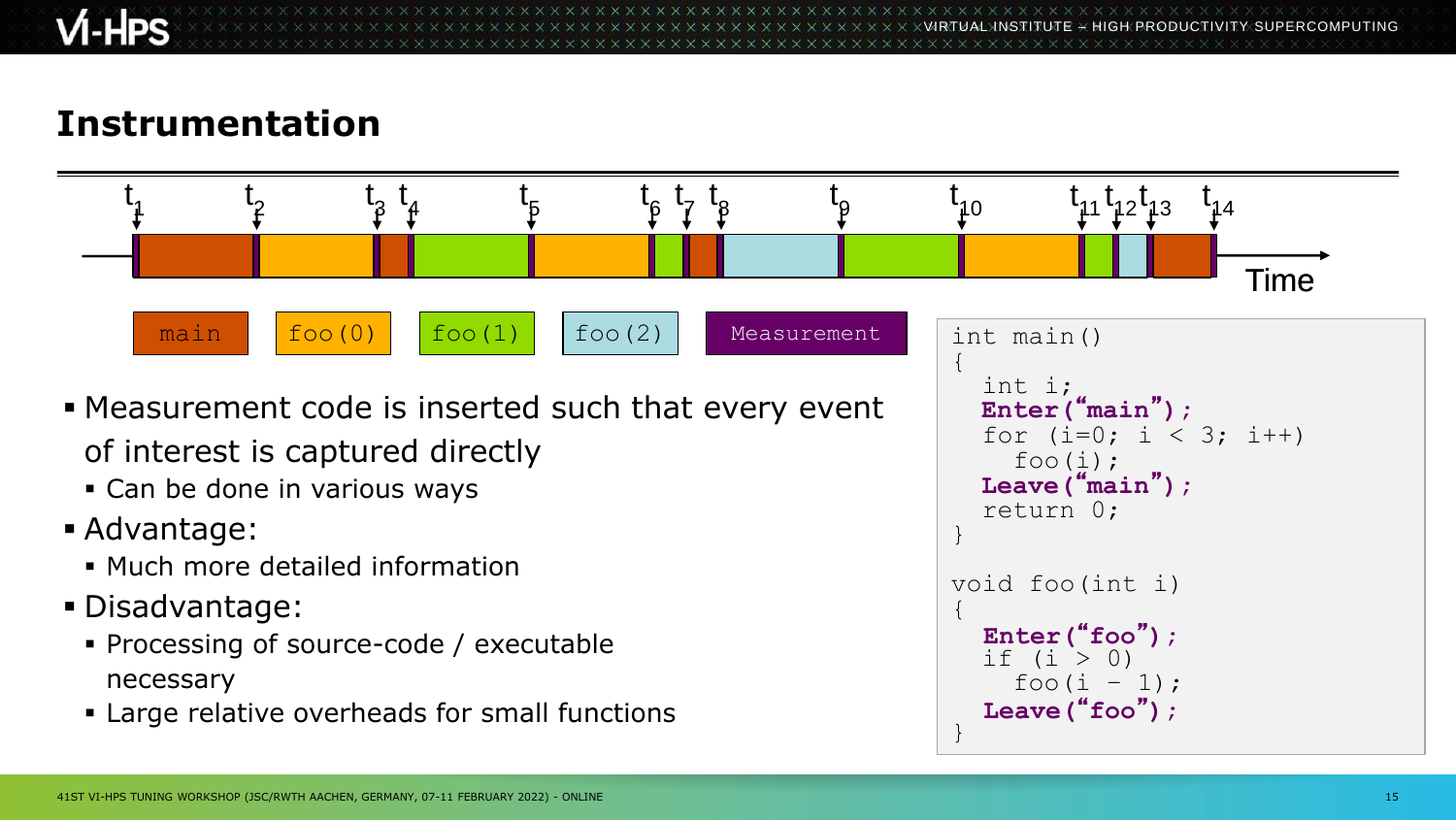### **Instrumentation techniques**

- **Example 1 Static instrumentation** 
	- **Program is instrumented prior to execution**
- **Dynamic instrumentation** 
	- Program is instrumented at runtime

#### ▪ Code is inserted

- Manually
- **E** Automatically
	- By a preprocessor / source-to-source translation tool
	- By a compiler
	- By linking against a pre-instrumented library / runtime system
	- By binary-rewrite / dynamic instrumentation tool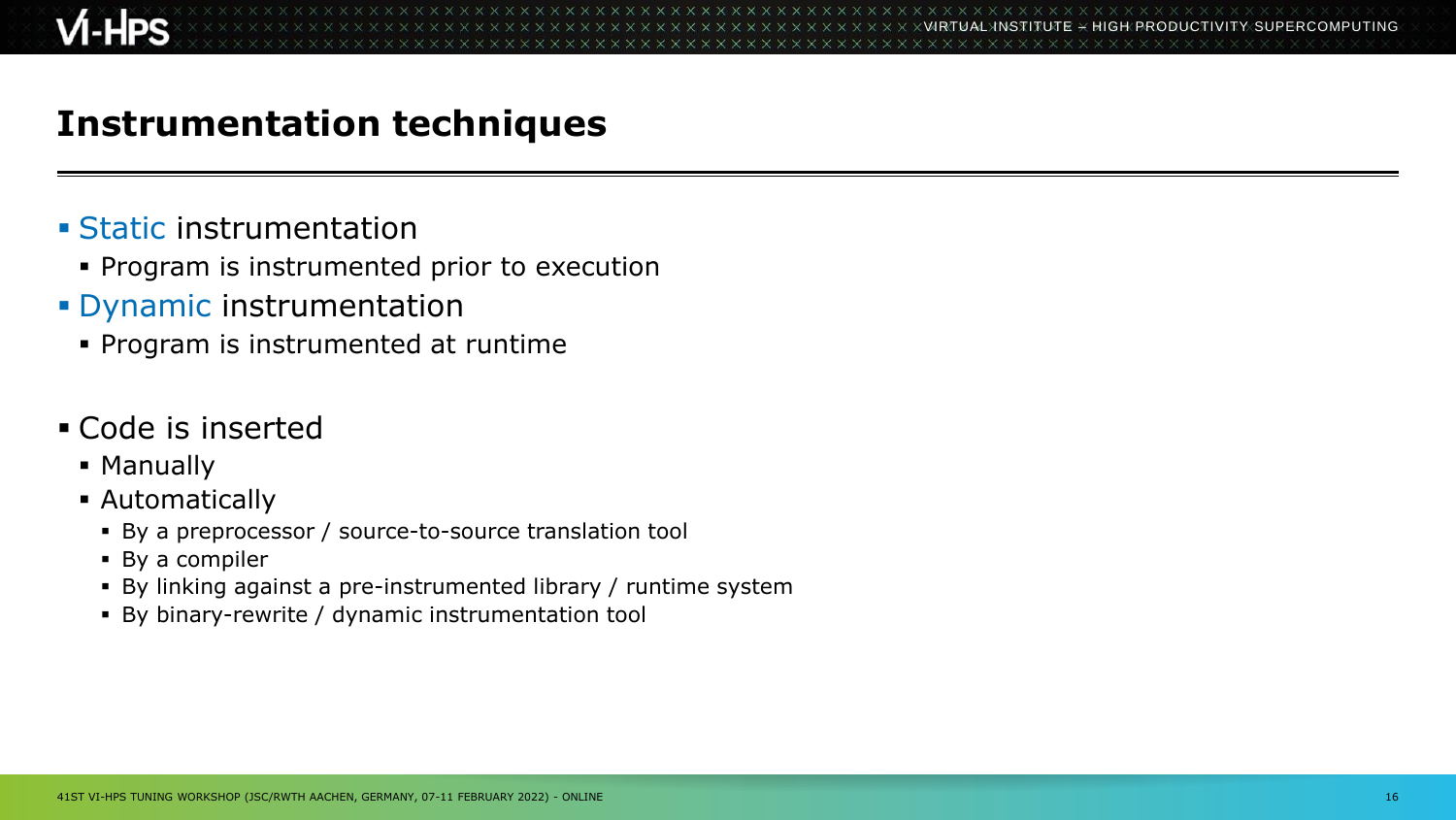# **Critical issues**

#### **E** Accuracy

- **· Intrusion overhead** 
	- **.** Measurement itself needs time and thus lowers performance
- Perturbation
	- Measurement alters program behaviour
	- E.g., memory access pattern
- Accuracy of timers & counters
- **Granularity** 
	- **.** How many measurements?
	- **.** How much information / processing during each measurement?

#### ▪ *Tradeoff: Accuracy vs. Expressiveness of data*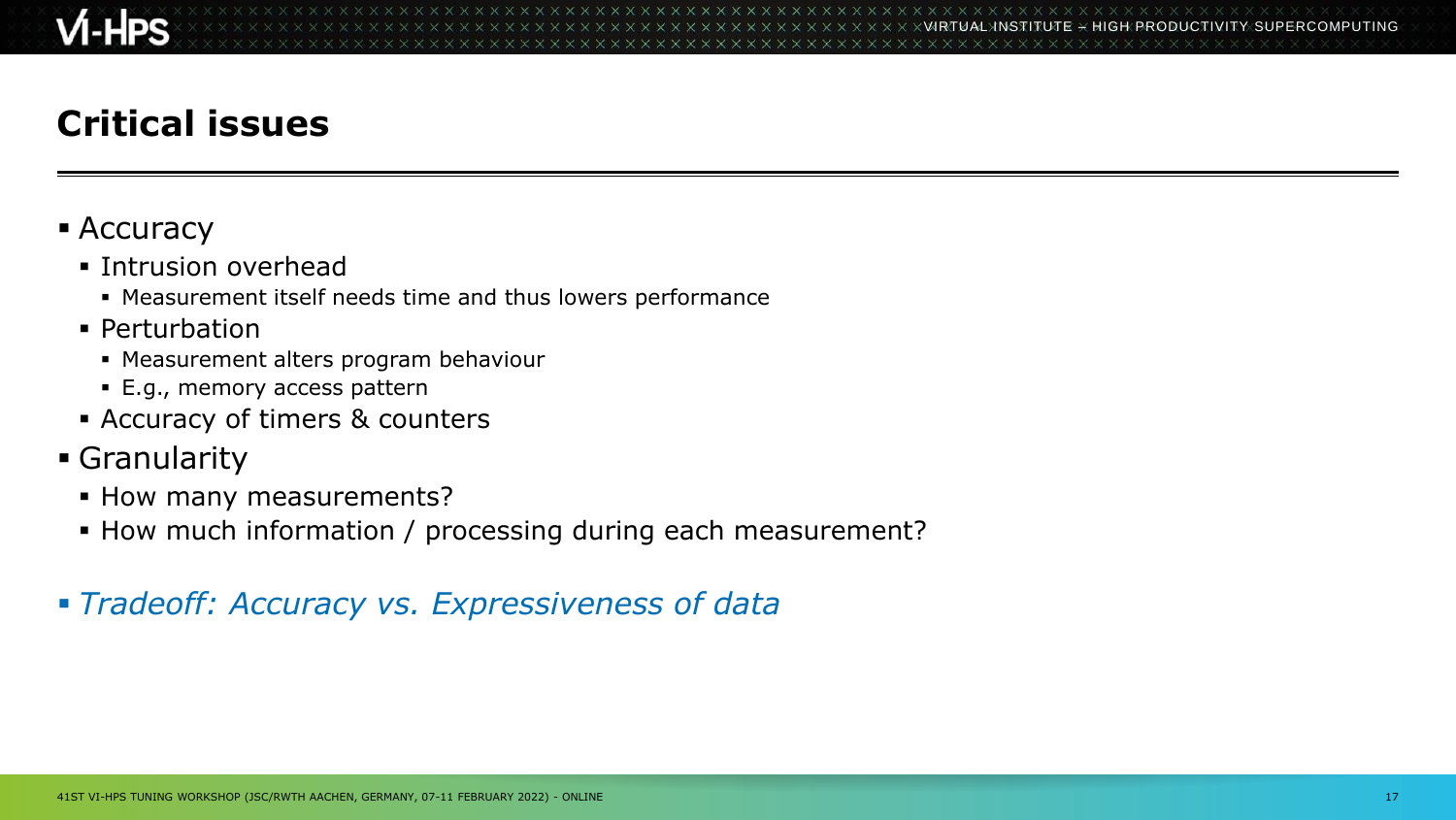## **Classification of measurement techniques**

- **EXA)** How are performance measurements triggered?
	- Sampling
	- Code instrumentation
- **How is performance data recorded?**
	- **Profiling / Runtime summarization**
	- **Tracing**
- **EXA)** How is performance data analyzed?
	- Online
	- Post mortem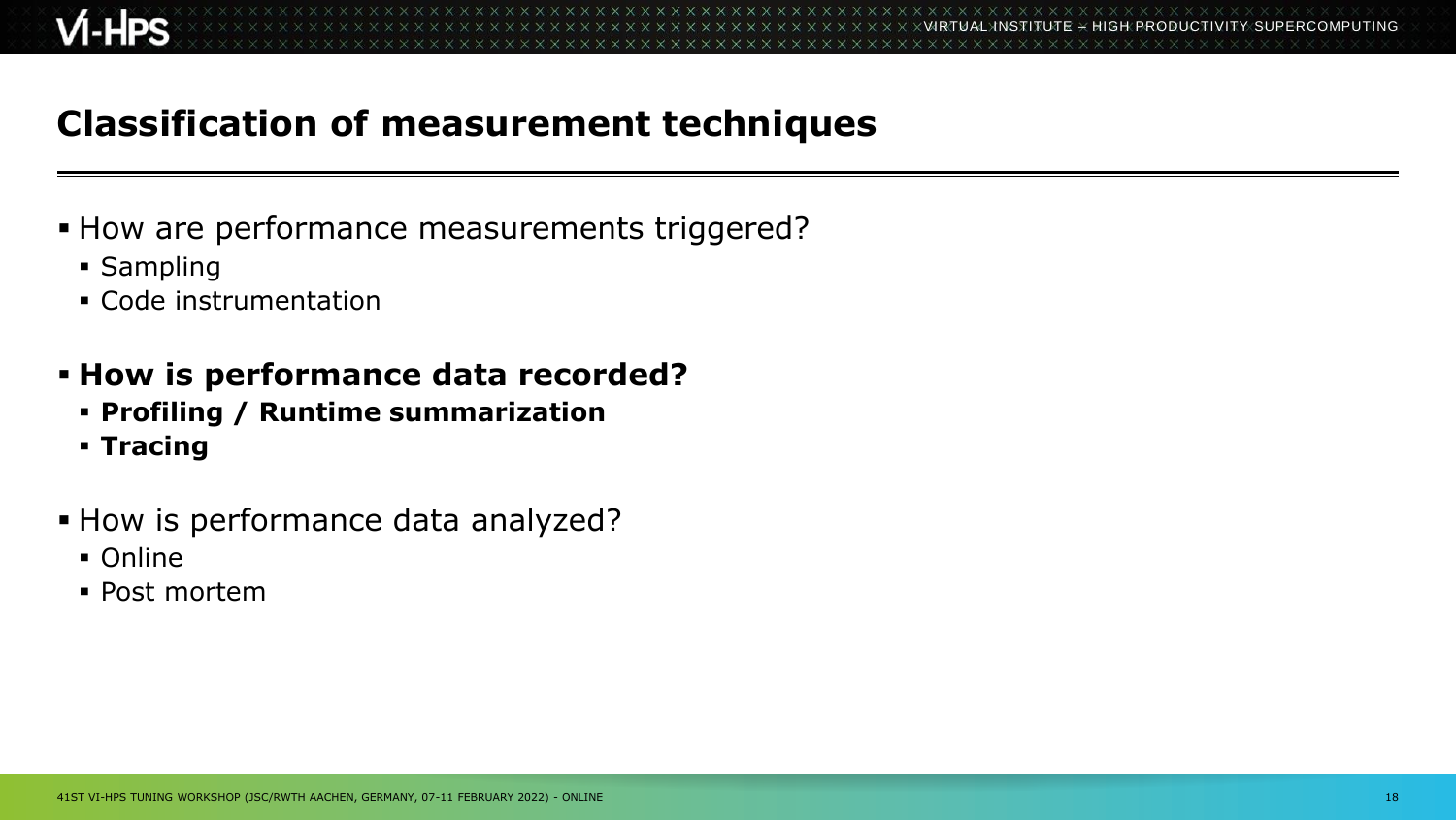# **Profiling / Runtime summarization**

- **Execording of aggregated information** 
	- Total, maximum, minimum, …
- For measurements
	- Time
	- Counts
		- Function calls
		- Bytes transferred
		- Hardware counters
- Over program and system entities
	- Functions, call sites, basic blocks, loops, …
	- Processes, threads

#### ▪ *Profile = summarization of events over execution interval*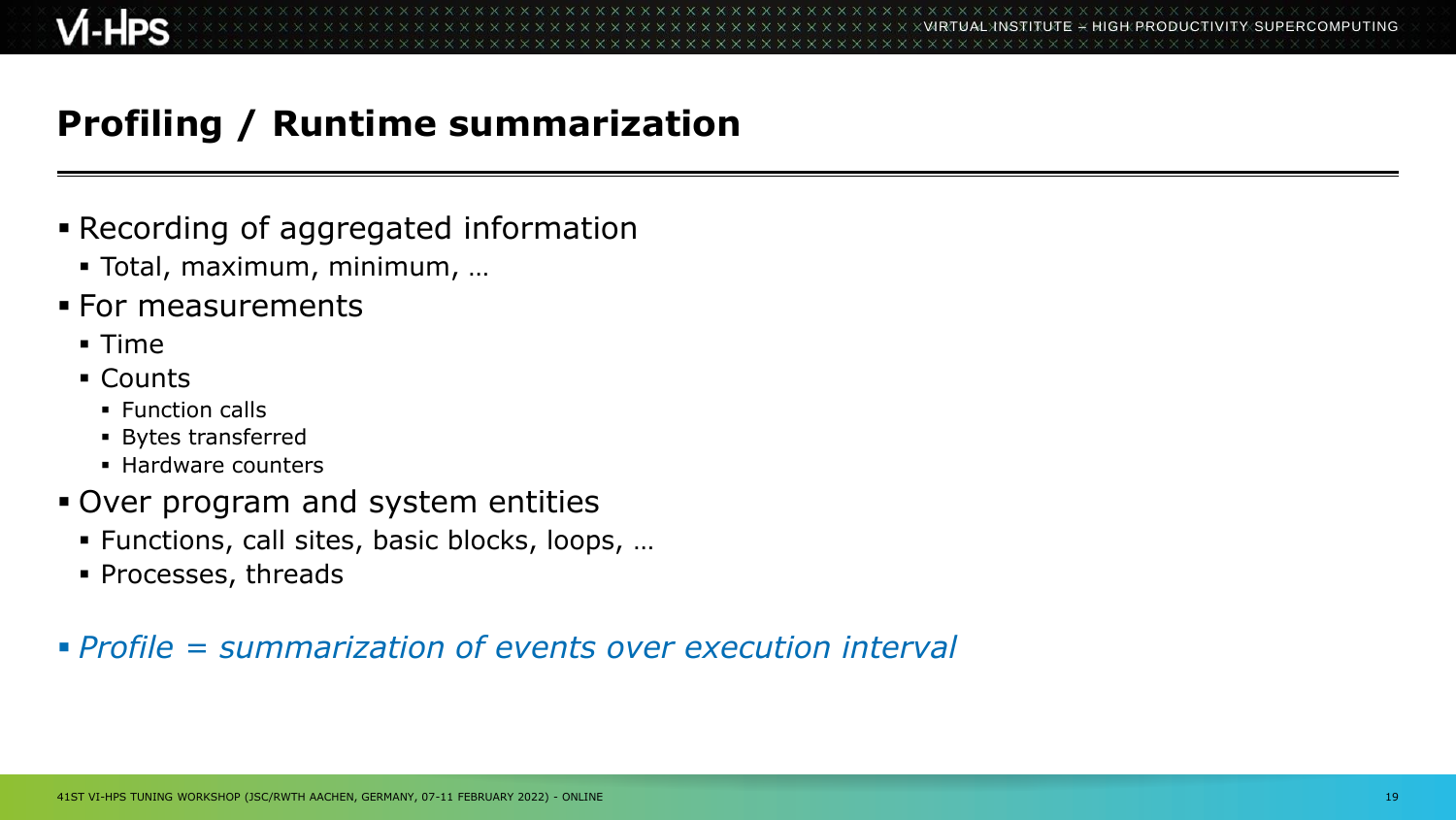## **Types of profiles**

- **E** Flat profile
	- Shows distribution of metrics per routine / instrumented region
	- Calling context is not taken into account
- Call-path profile
	- **.** Shows distribution of metrics per executed call path
	- Sometimes only distinguished by partial calling context (e.g., two levels)
- **Special-purpose profiles** 
	- Focus on specific aspects, e.g., MPI calls or OpenMP constructs
	- Comparing processes/threads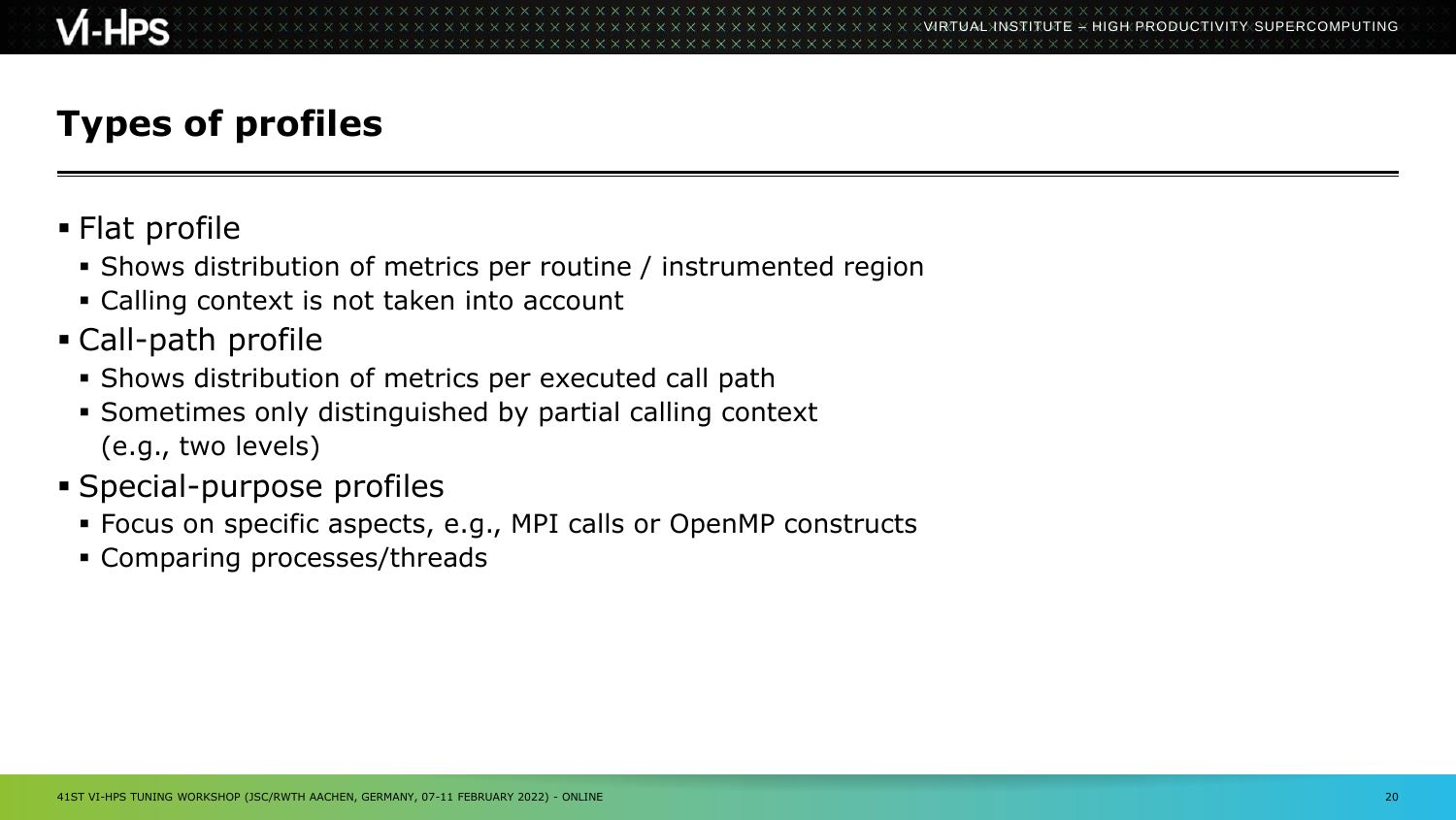# **Tracing**

- **Recording detailed information about significant points (events) during execution of** the program
	- Enter / leave of a region (function, loop, ...)
	- Send / receive a message, ...
- **Save information in event record** 
	- Timestamp, location, event type
	- Plus event-specific information (e.g., communicator, sender / receiver, …)
- **EXECT Abstract execution model on level of defined events**
- *Event trace = Chronologically ordered sequence of event records*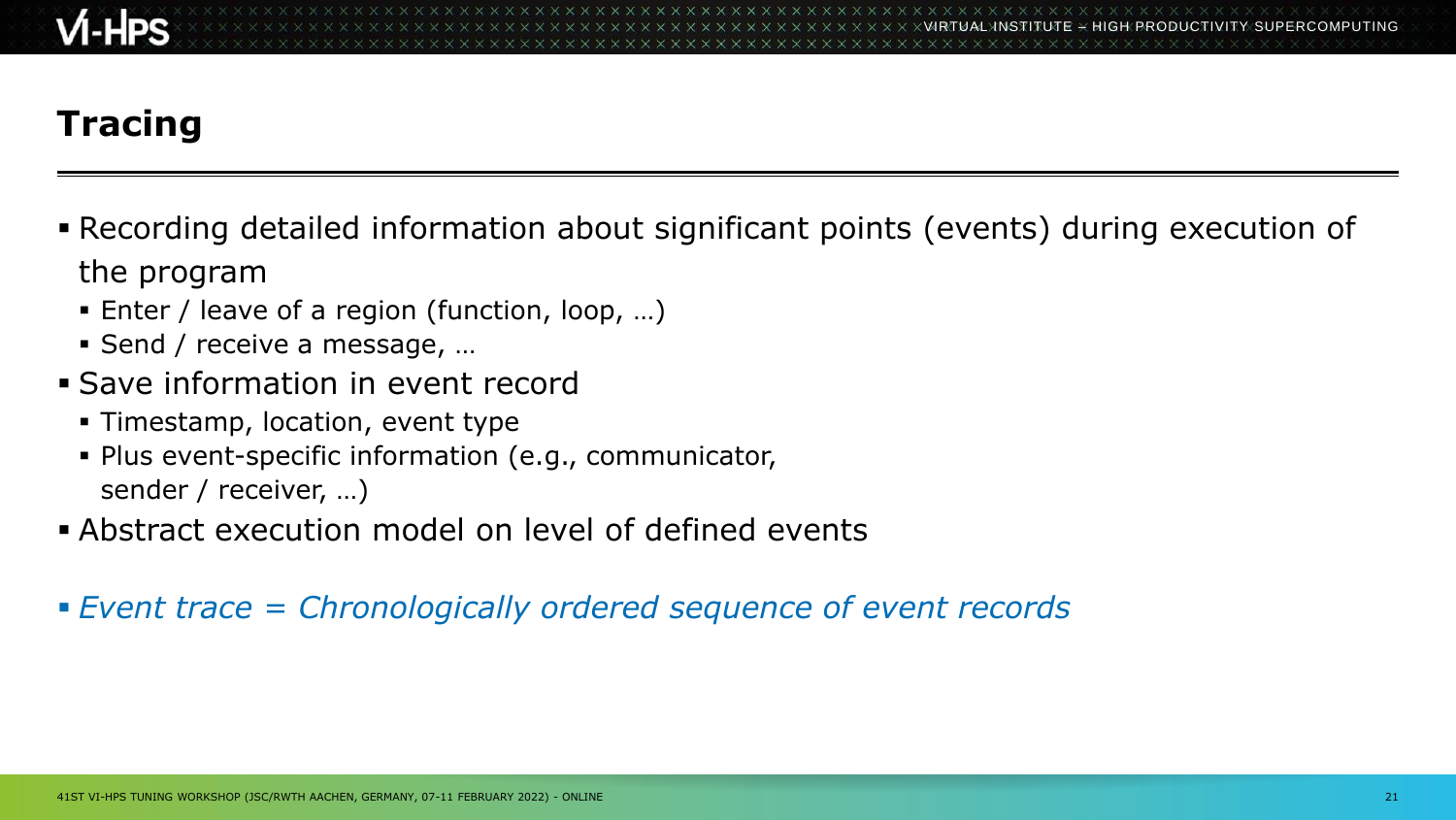$M$ -HPS

 $\times$ VIRTUAL $\times$ ITUTE  $\times$  HIGH PRODUCTIVITY SUPERCOMPUTING

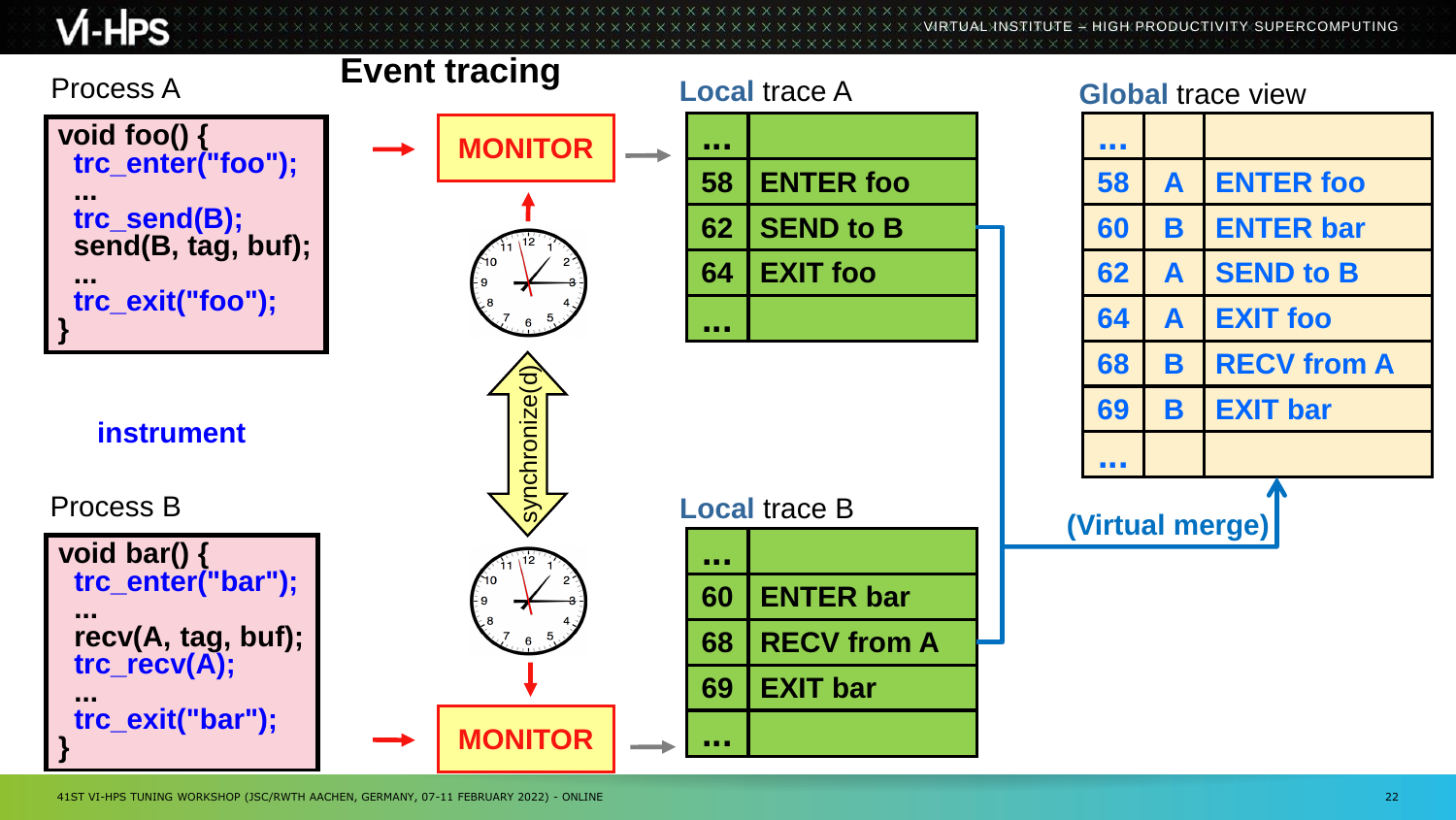### **Tracing Pros & Cons**

- Tracing advantages
	- **Example 1 Figure 1** Event traces preserve the **temporal** and **spatial** relationships among individual events ( $\in$  context)
	- **EXTED THE Allows reconstruction of dynamic** application behaviour on any required level of abstraction
	- Most general measurement technique
		- Profile data can be reconstructed from event traces
- Disadvantages
	- **EXECT:** Traces can very quickly become extremely large
	- Writing events to file at runtime may causes perturbation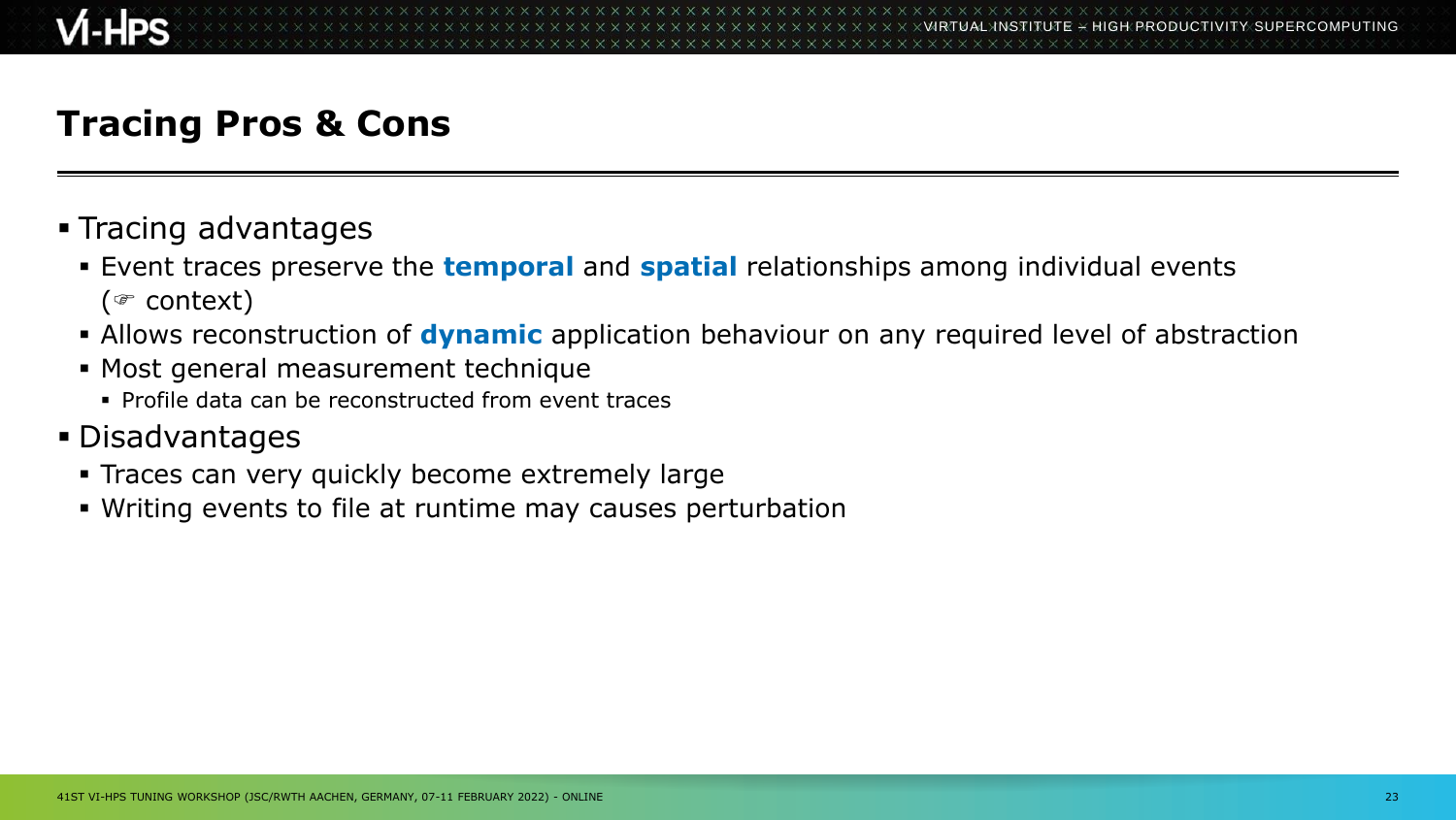## **Classification of measurement techniques**

- How are performance measurements triggered?
	- Sampling
	- Code instrumentation
- How is performance data recorded?
	- Profiling / Runtime summarization
	- Tracing
- **How is performance data analyzed?** 
	- **Online**
	- **Post mortem**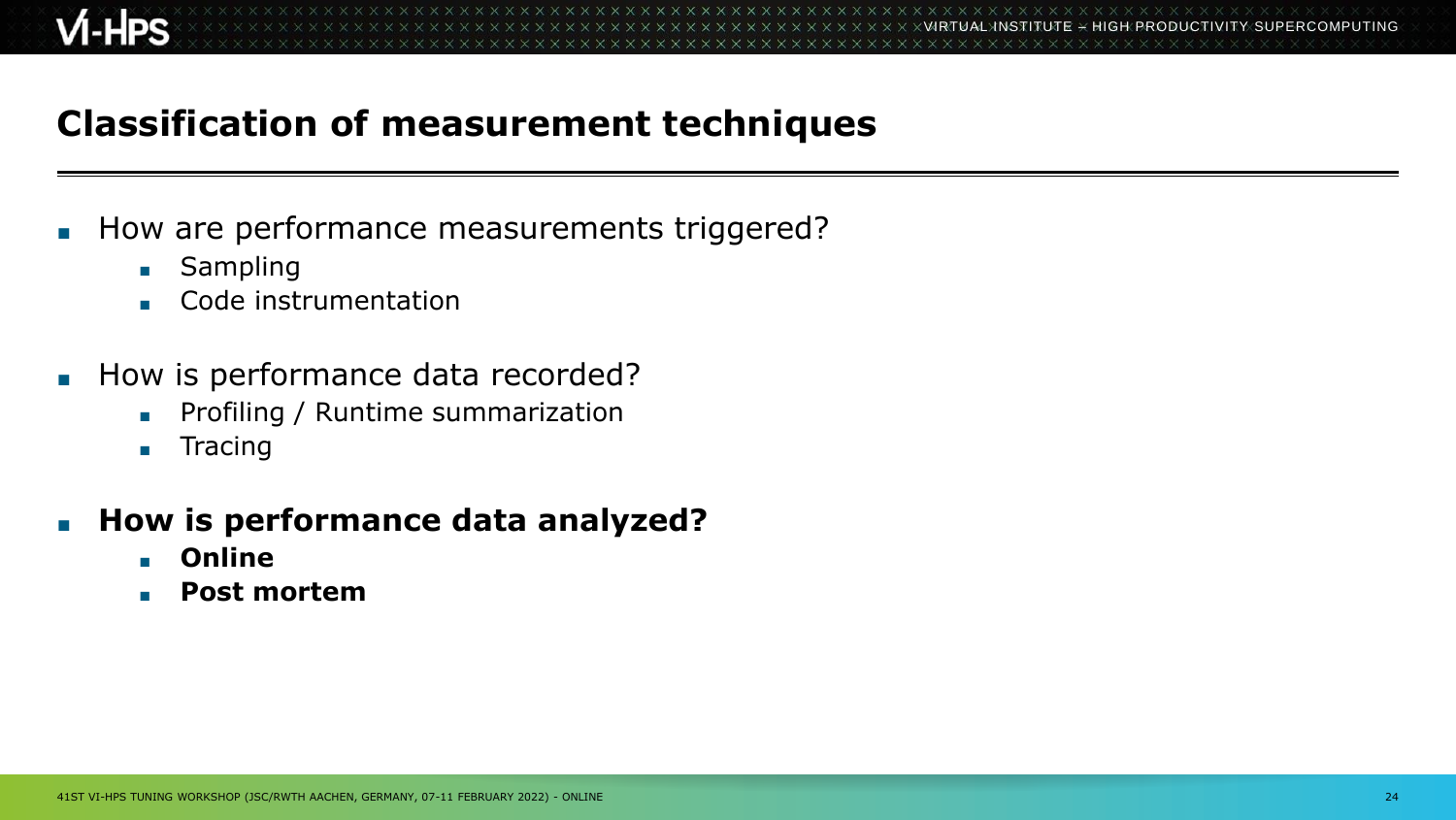## **Online analysis**

- Performance data is processed during measurement run
	- Process-local profile aggregation
	- Requires formalized knowledge about performance bottlenecks
	- **More sophisticated inter-process analysis using** 
		- "Piggyback" messages
		- **EXEC** Hierarchical network of analysis agents
- Online analysis often involves application steering to interrupt and re-configure the measurement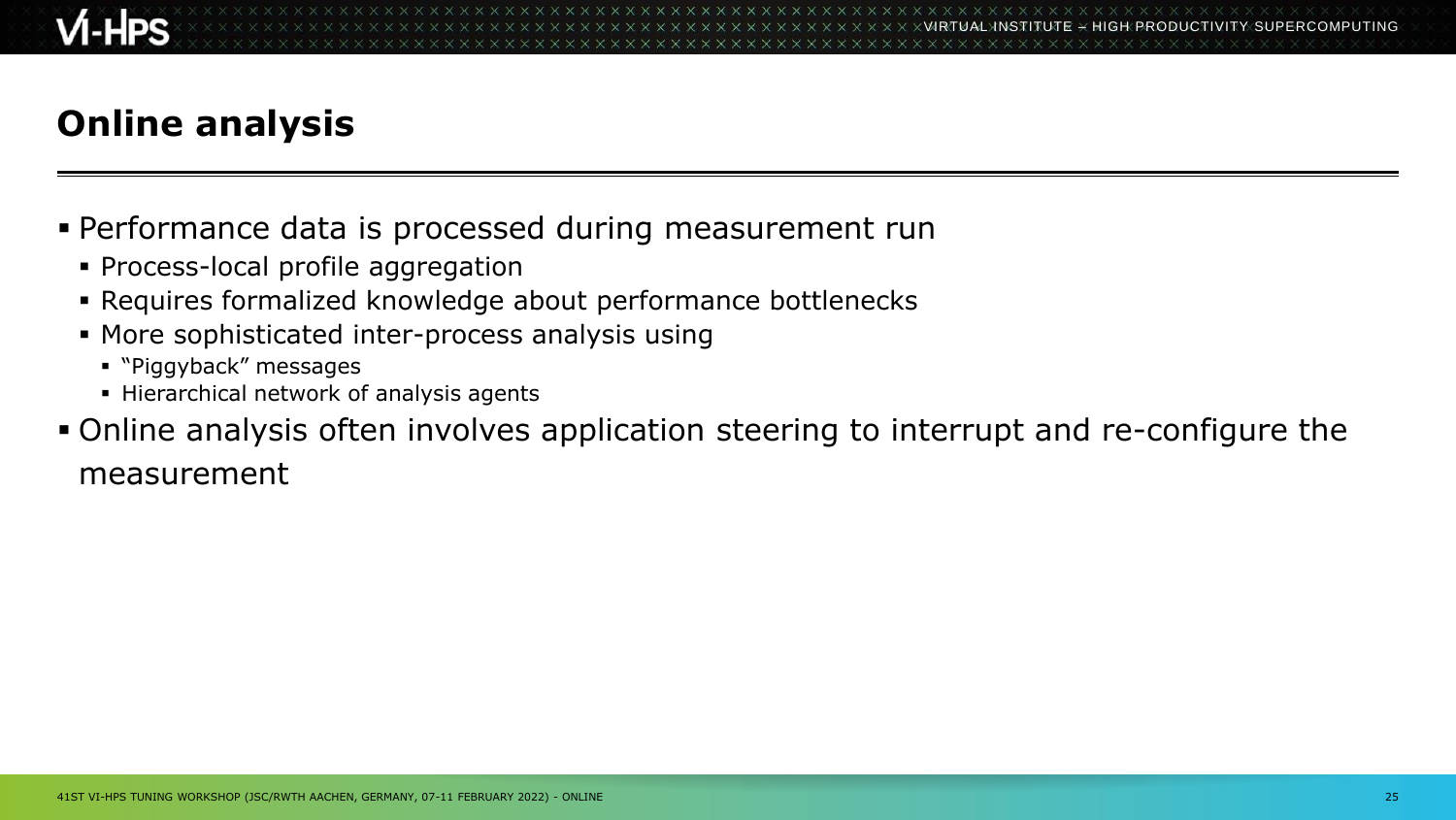

### **Post-mortem analysis**

- **.** Performance data is stored at end of measurement run
- Data analysis is performed afterwards
	- **EXEC** Automatic search for bottlenecks
	- Visual trace analysis
	- Calculation of statistics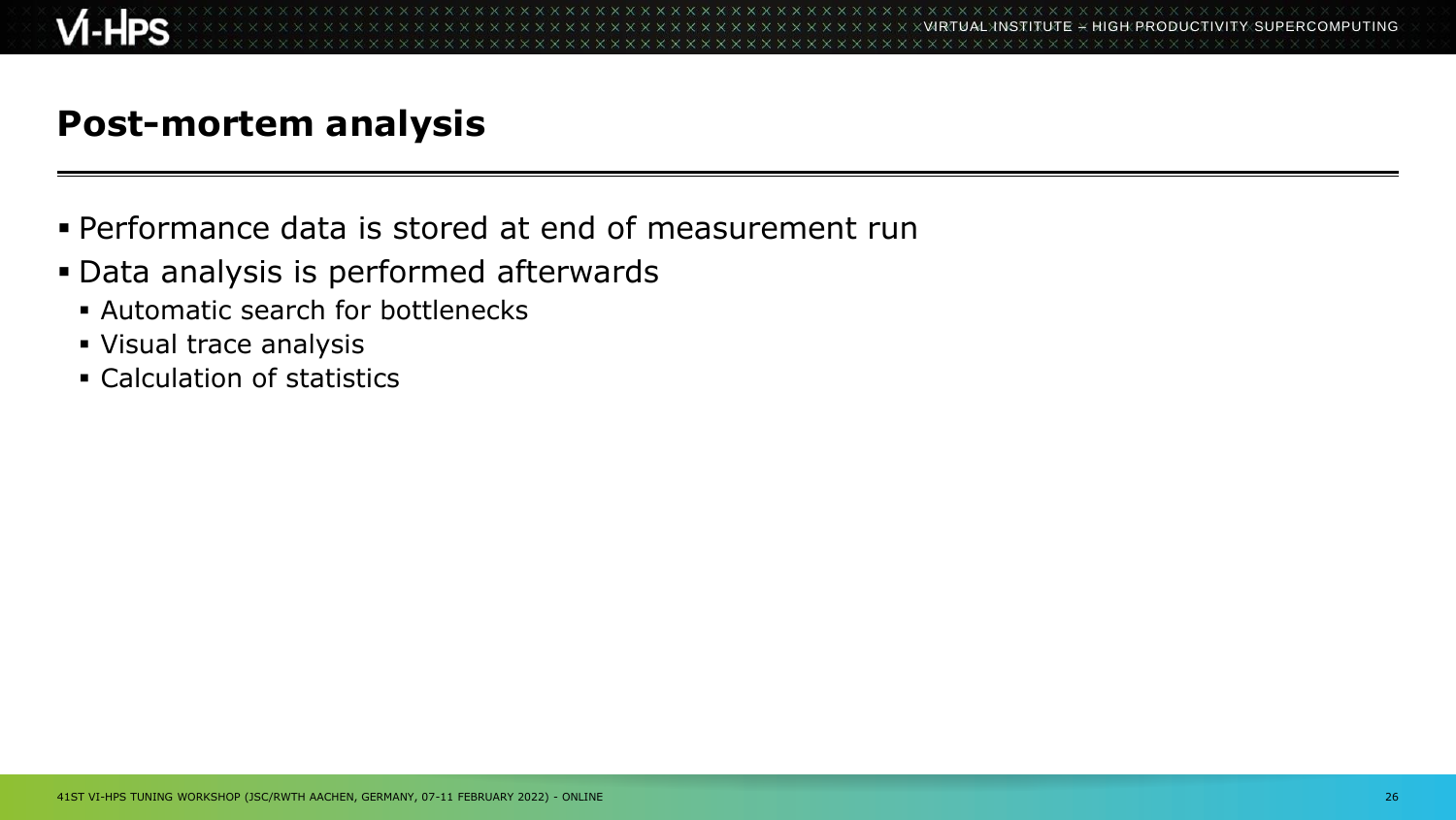VIRTUAL INSTITUTE – HIGH PRODUCTIVITY SUPERCOMPUTING 

### **Example: Time-line visualization**

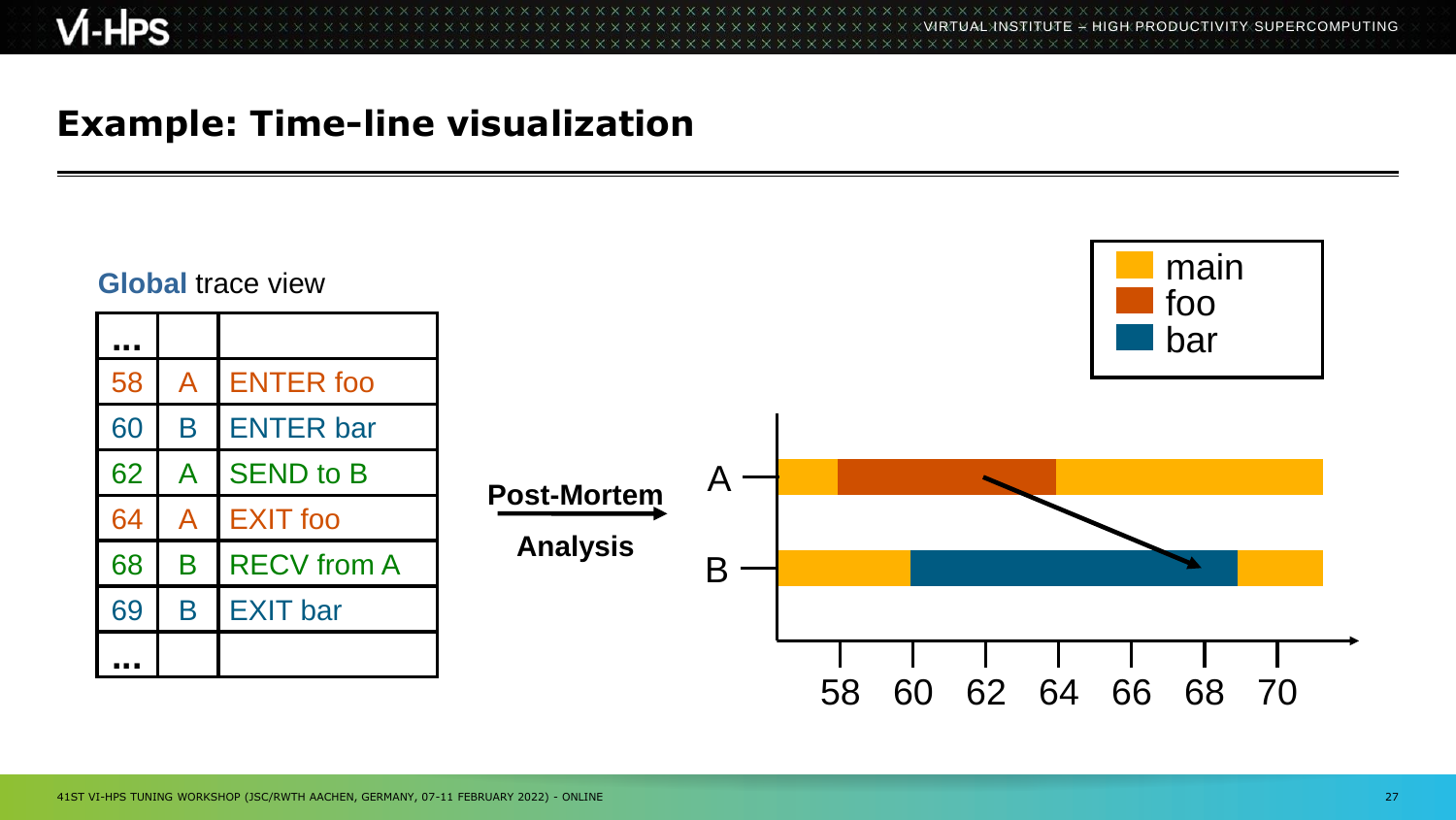VIRTUAL INSTITUTE – HIGH PRODUCTIVITY SUPERCOMPUTING

#### **No single solution is sufficient!**



A combination of different methods, tools and techniques is typically needed!

- Analysis
	- Statistics, visualization, automatic analysis, data mining, ...
- Measurement
	- Sampling / instrumentation, profiling / tracing, ...
- **Instrumentation** 
	- Source code / binary, manual / automatic, ...